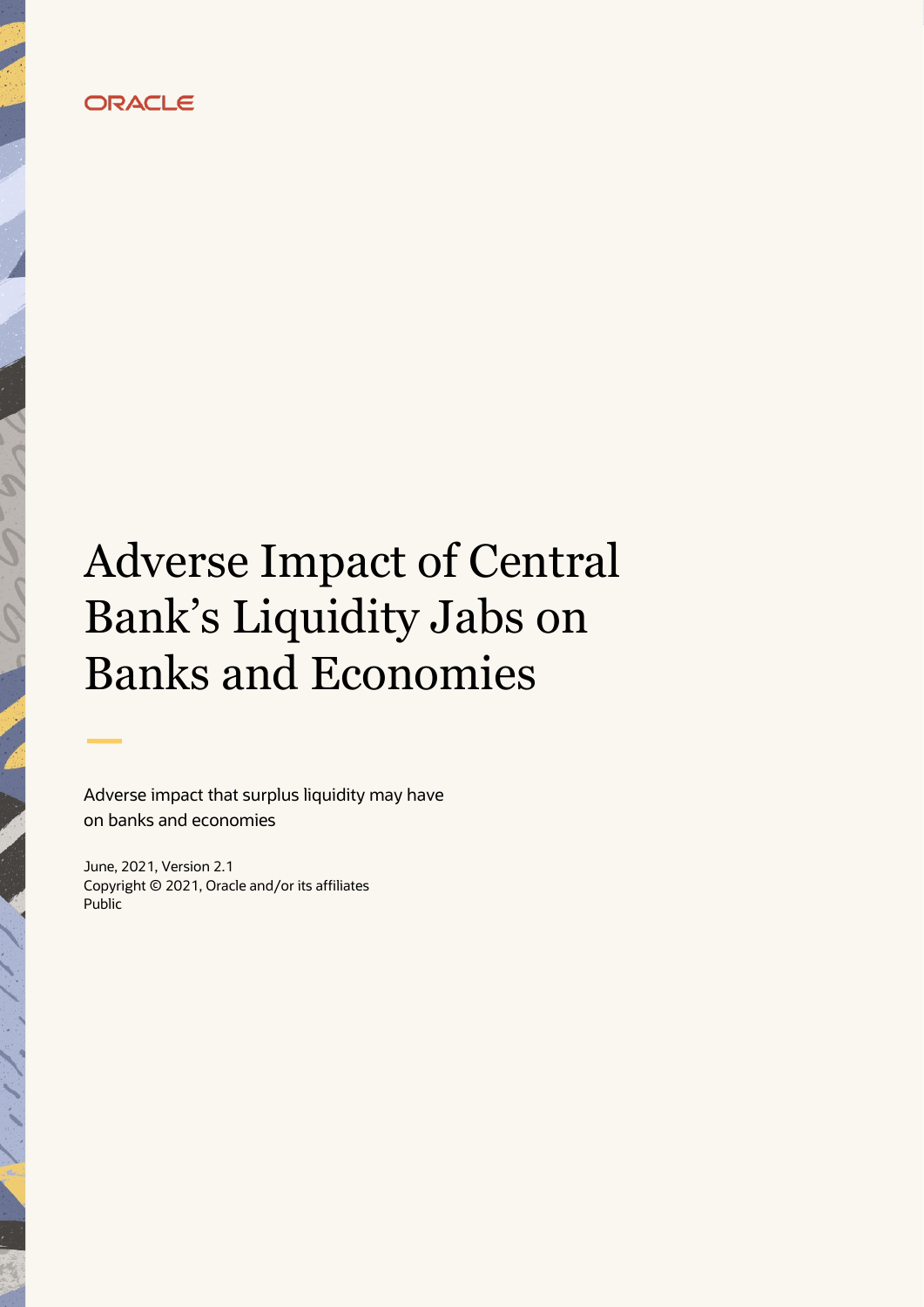#### **Purpose statement**

This document highlights the adverse impact that surplus liquidity may have on the banks and economies if adequate demand is not created.

#### **Disclaimer**

This document in any form, software or printed matter, contains proprietary information that is the exclusive property of Oracle. Your access to and use of this confidential material is subject to the terms and conditions of your Oracle software license and service agreement, which has been executed and with which you agree to comply. This document and information contained herein may not be disclosed, copied, reproduced or distributed to anyone outside Oracle without prior written consent of Oracle. This document is not part of your license agreement nor can it be incorporated into any contractual agreement with Oracle or its subsidiaries or affiliates.

This document is for informational purposes only and is intended solely to assist you in planning for the implementation and upgrade of the product features described. It is not a commitment to deliver any material, code, or functionality, and should not be relied upon in making purchasing decisions. The development, release, and timing of any features or functionality described in this document remains at the sole discretion of Oracle. Due to the nature of the product architecture, it may not be possible to safely include all features described in this document without risking significant destabilization of the code.

The views expressed by the author in this article are his personal and do not represent those of, institutions or organizations that the author may or may not be associated with in professional or personal capacity.

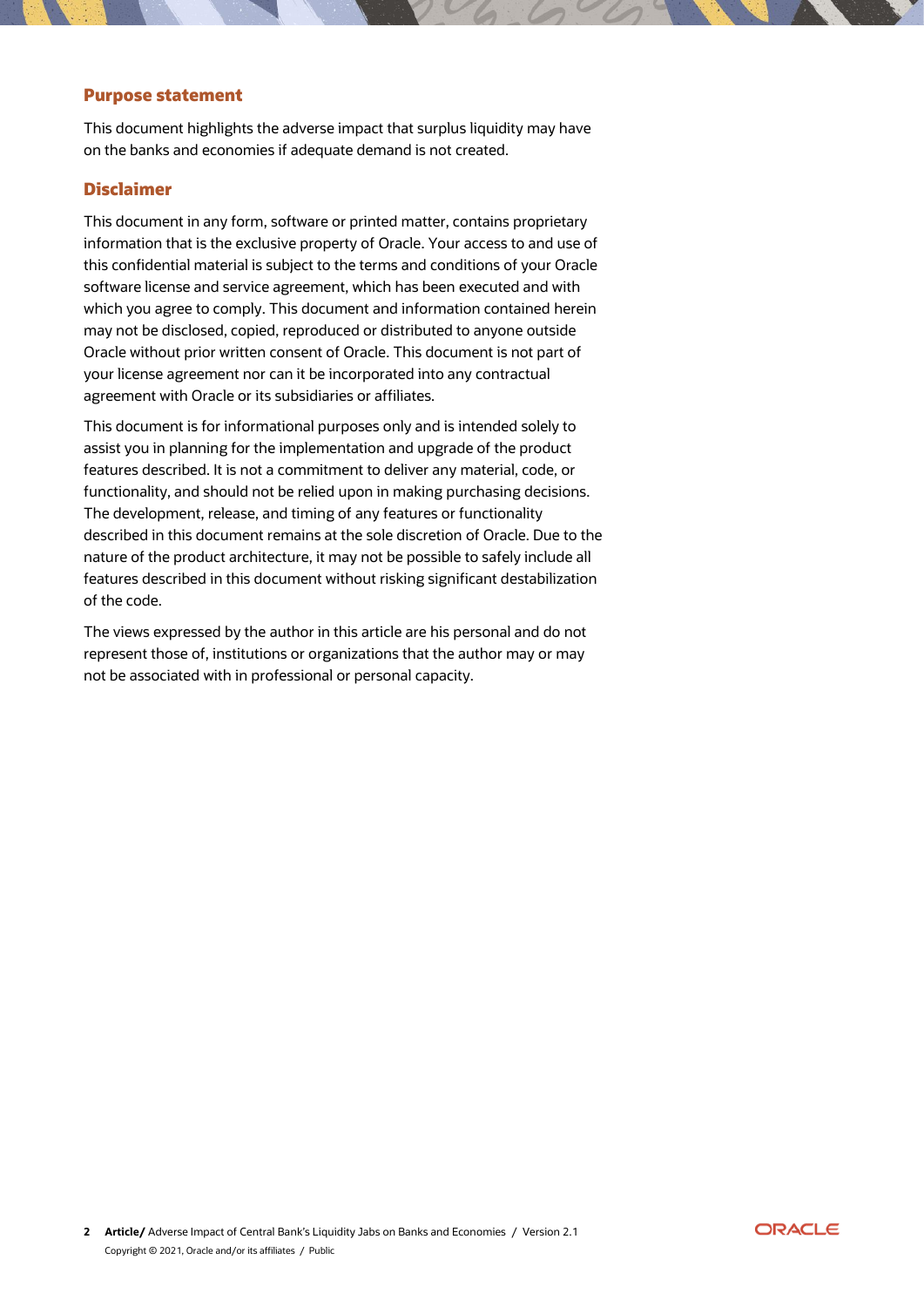#### **Abstract**

The Covid-19 pandemic has impacted all the economies, big or small, across the globe. Central banks everywhere have been proactively dealing with the situation and have successfully pushed a large amount of liquidity to the banks through various means. But due to widespread uncertainty caused by the pandemic, banks are reluctant to lend, and consumers are hesitant to avail credit.

#### **Introduction**

While the whole world was grappled by a strange enemy called COVID–19 and was in a quandary on what to do, central banks across the world were better prepared to fight the economic impact of the pandemic. The experience and lessons learnt from the previous crisis stayed in every central bank's memory. Hence, they pushed huge amount of liquidity to keep the banks afloat and help the overall economy in this time of magnanimous stress.

But a famous quote by Joseph Conrad is apt for the banking system today "One must not make too much of anything in life, good or bad".

# **Common Measures Taken by Central Banks to Push Liquidity**

**Let's first look at a few common measures taken by central banks to push liquidity into the banking institutions-**

- **Rate cut**: Several rounds of rate cut were applied by the central banks across the globe for short- term lending to banking institutions, this resulted in a liquidity surplus across the banks. Few central banks even reduced the rates to zero and sub-zero level. Like US fed reduced its benchmark rates for short-term lending from 1% and 1.25% to 0% and 0.25%. Some European banks brought down the rate to negative.
- **Quantitative easing(QE):** Quantitative easing, a brainchild of the Bank of Japan, is a way of pushing liquidity into the markets through banks. It is now widely used by central banks across the globe. QE is a part of monetary policy and is effective when short-term rates are near zero. Under QE programms central banks purchase long-term government and other securities and increase the supply of money. For eg: in response to COVID-19 US Federal Reserve announced a quantitative easing plan of over \$700 billion and subsequently enhance it by a commitment to buy at least \$80 billion and \$40 billion a month respectively in Government and mortgage-backed securities
- **Relaxing regulatory requirement**: Given the crisis, central banks relaxed few capital and liquidity regulatory requirements, like Reserve bank of India deferred NSFR maintenance guideline by six months, from April 01, 2020, to October 01, 2020. The maintenance of Liquidity coverage ratio was also brought down from 100% to 80% for a few months.
- **Discount window:** Discount window is used by central banks for short-term (mostly overnight) lending. Banks have cut the rate of lending through the discount window and have also increased the tenure of lending to ensure adequate liquidity with banking institutions. For eg: the US federal reserve lowered the rate that it charges banks for loans from its [discount window](https://www.federalreserve.gov/regreform/discount-window.htm) by 2 percentage points, from 2.25% to 0.25%
- **International swap line:** US fed opened international swap lines to many central banks, which needed US dollars and it also cut the rate on the existing lines.

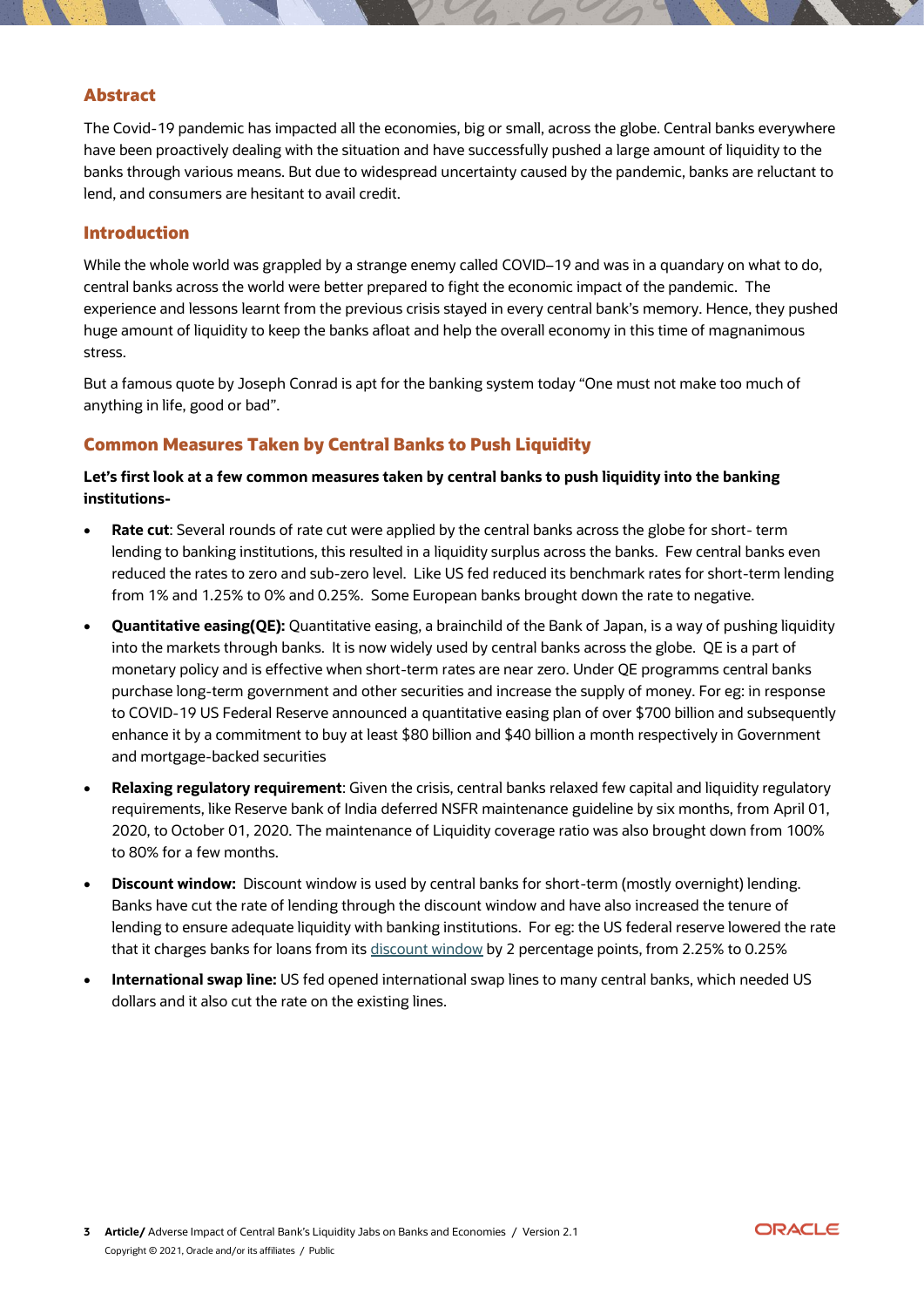

# **Liquidity Push Alone is Not Sufficient**

There are many other measures taken by central banks targeted towards direct lending to the consumer or security markets - like increasing the moratorium period by 3 months, lending directly to corporates (Primary Market Corporate Credit Facility by US fed), Money Market Mutual Fund Facility (MMMFF), etc. But the scope of this article is to focus on the measures which resulted in central bank's direct lending to other banks.

The actions of central banks to keep the banks sufficiently liquidated through the stimulus packages were well in time and much needed. But the liquidity push alone is not sufficient to tackle the situation, it is important that the surplus fund with the banks goes into the hands of creditworthy borrowers, and the economic activities gradually re-instates to the pre-COVID era.

#### **Reasons why surplus liquidity did not result in proportionate lending**

But due to the reasons mentioned below the liquidity pushed into the banking system didn't result in proportionate lending:

- **Banks unwillingness to lend:** Due to the potential negative impact of the pandemic on employment and people's business, there are chances that the credit rating of borrowers and the value of collaterals against which the bank lends, may go down. This makes banks skeptic of lending.
- **Provision for potential losses:** Banks are setting aside a larger amount of funds for potential losses in existing loans due to the possibility that the credit quality of borrowers will decline as a result of lesser economic activities. A study published in BIS quarterly review (March -2021) shows that the provision for the first half of the year 2020 was three times as compared to the second half of the year 2019.
- **Less demand for credit:** Many businesses, especially small businesses suffered immensely due to lockdown restrictions. The unemployment rate has also increased. This has given rise to uncertain income streams for individuals and corporates and hence the demand for credit has declined.
- **Operational issues:** Banks in many European countries and countries like India, which are facing the second, or third wave of the pandemic are not adequately staffed due to restrictions imposed by local authorities or absenteeism due to fear of pandemic. Also, the focus of banks is on the safety of their staff and perform the most essential duties rather than growing the business.

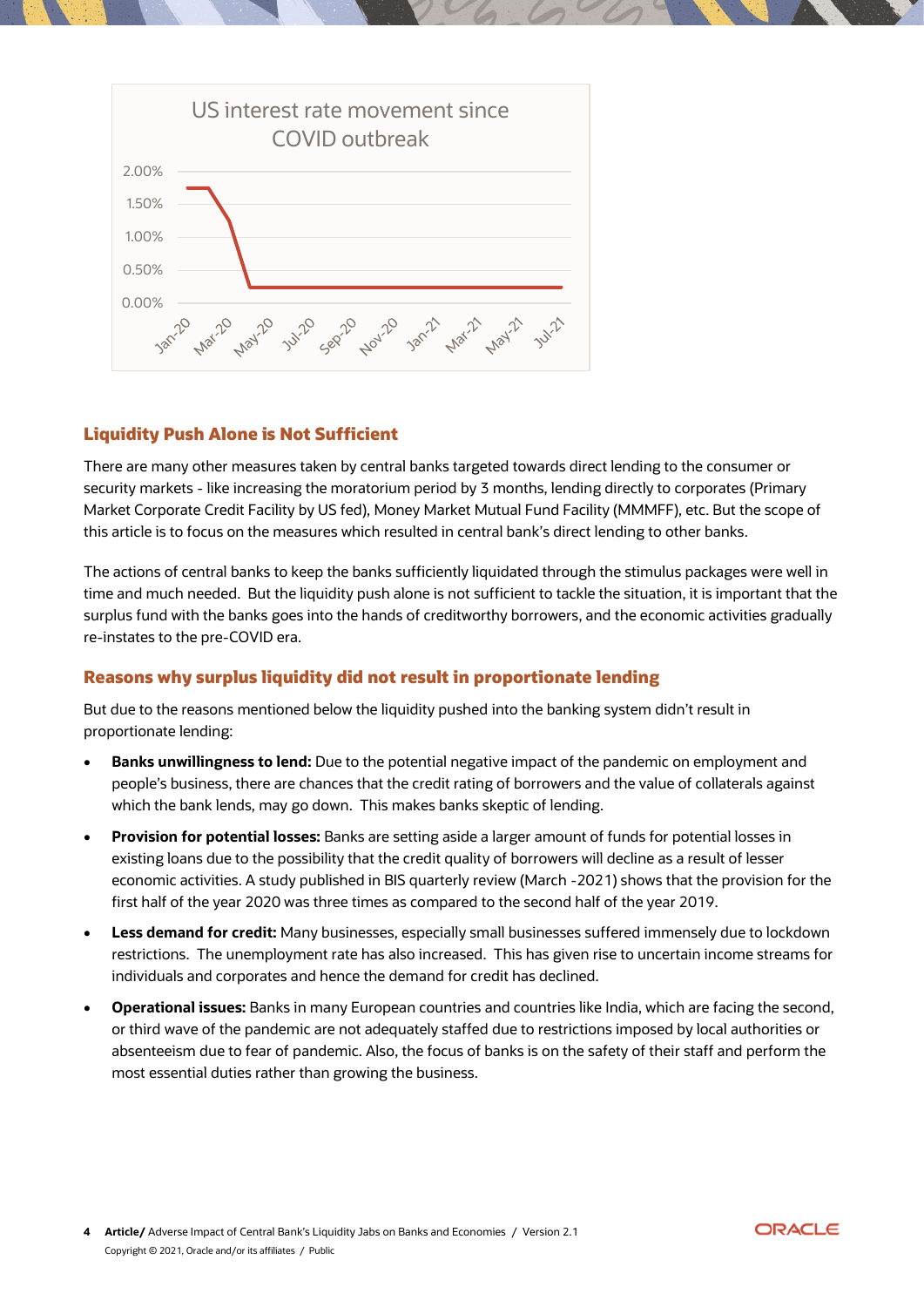#### **Adverse Impact of Surplus Liquidity on Banking Institutions and the Economies**

It is apparent that banks are sitting on high amount of liquidity. Although this status-quo may not be maintained for long and at some point, in near future banks will start pushing this money into the economy. But if it happens without creating adequate demand, it may prove to be counterproductive to the banking institutions and the economies in the following ways:

- **Inflation:** The spurt of the money supply to the banks and the general economy will increase inflation and if the same is not followed by an increase in credit supply and demand growth the situation may get worse and the economy may fall into stagflation. Stagflation is a condition where inflation increases, but economic growth is stagnant.
- **Irrational lending:** With piling up of liquidity and low interest rates, banks may get enticed towards irrational lending. This can result in overfunding to existing customers or funding to new customers with low credit quality. This will have long-term impact on the bank's overall credit quality.
- **NPA pile-up:** This is connected to the point mentioned above. Apart from new lending, the existing accounts may also slip into NPA due to high unemployment rates and losses to businesses caused by low economic activity.
- **Currency devaluation:** Measure like quantitative easing to push liquidity may result in devaluation of currency. As the bond yields decrease due to quantitative easing the currency devaluation occurs. The devaluation of currency can help the country's exporters as the export would be cheaper in the global market, but this will make import expensive. This has happened during the 2008 crisis with USD index, which fell more than 5% after the first round of quantitative easing.
- **Liquidity trap:** A liquidity trap is a situation where the interest rates are very low but still the consumer continues to hoard cash in saving and current accounts and does not want to invest in any other instrument. This happens as the customer foresees a negative event in the economy and does not want to put money in low yields bonds, which will result in a loss to him when the interest rates in the market increase. The similar situation applies to the banks where banks prefer to keep liquidity rather than lending to customers. As the bank's return from its credit is low to cover the cost and keeping reserves with the central bank gives a higher return.
- **Overheating of stock markets:** During the pandemic markets across the globe crashed for the initial few weeks, but then they reached their all-time highs in 4-6 months from the start of the pandemic. Many experts say that this unprecedented run in the stock markets is due to the enormous liquidity stimulus by central banks across the bank. Though this can't be verified but this is the main reason quoted by several experts for the northward run of security markets.
- **Lower net interest margins:** The excess liquidity for many banks is placed in low-yielding accounts. This will impact the NIM of the banks



**5 Article/** Adverse Impact of Central Bank's Liquidity Jabs on Banks and Economies / Version 2.1 Copyright © 2021, Oracle and/or its affiliates / Public

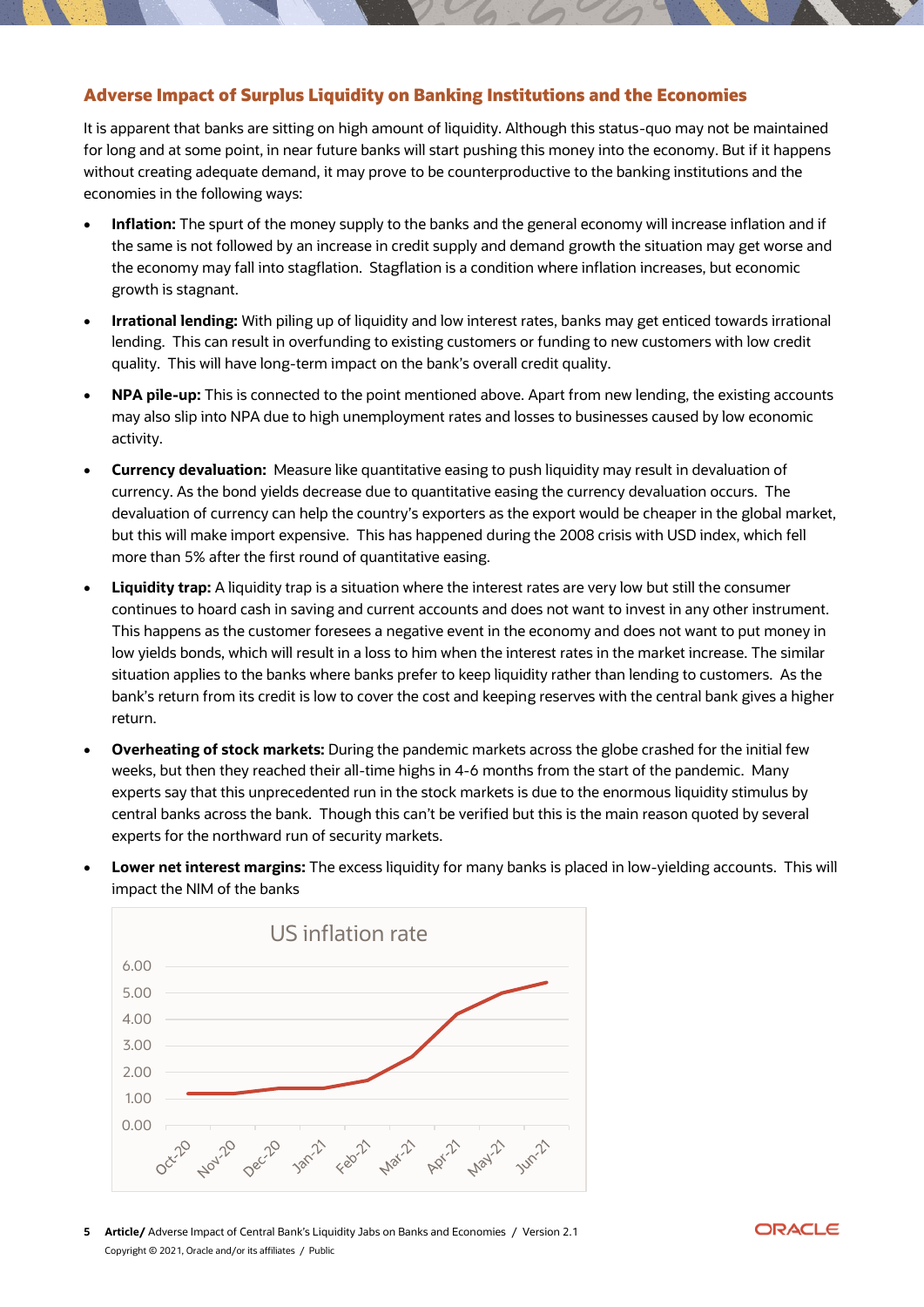### **Conclusion**

There is no doubt that central banks across the globe learnt their lessons from past crises and provided enough stimulus packages this time to keep the liquidity of all the banks in a sound position. But they will have to be cognizant of the fact that excess liquidity may cause several damages to the overall economy. They will have to either start absorption of liquidity (through ways like rate hike, Open Market Operations, etc.) at an appropriate time or keep nudging the banks to lend using their swelling coffers, as the increase in demand is of utmost importance along with the increase in liquidity. Recently the situation in a few countries like the US/UK has improved and economic activities are coming back to normal owing to a reduced number of COVID cases and vaccination activities. This might indicate that the central banks of such countries will take necessary actions to suck liquidity from the markets, though not likely before first quarter of 2022, as the damage done is immense. But still, the battle could be longer as uncertainty grapples the humankind due to many factors like - vaccine hesitancy, deadlier variants, and resurgence of cases in some countries.

#### **About the Author**

#### **Name:** Abhik Agrawal

**Designation:** Senior Principal Product Manager, Oracle Financial Services Software Limited

**Email:** abhik.agrawal@oracle.com

#### **Work Cited**

- M. Barik Bathaluddin, Nur M. Adhi P., Wahyu A.W. "The impact of excess liquidity on monetary policy"
- Paolo Cavallino and Fiorella De Fiore, "Central banks' response to Covid-19 in advanced economies", BIS Bulletin no 21, 5 June 2020
- Alessandro Rebucci, Jonathan S. Hartley, Daniel Jimenez, "An Event Study of COVID-19 Central Bank Quantitative Easing in Advanced and Emerging Economies", Jan28,2021
- <https://www.federalreserve.gov/>
- <https://www.rbi.org.in/>
- <https://www.eba.europa.eu/>